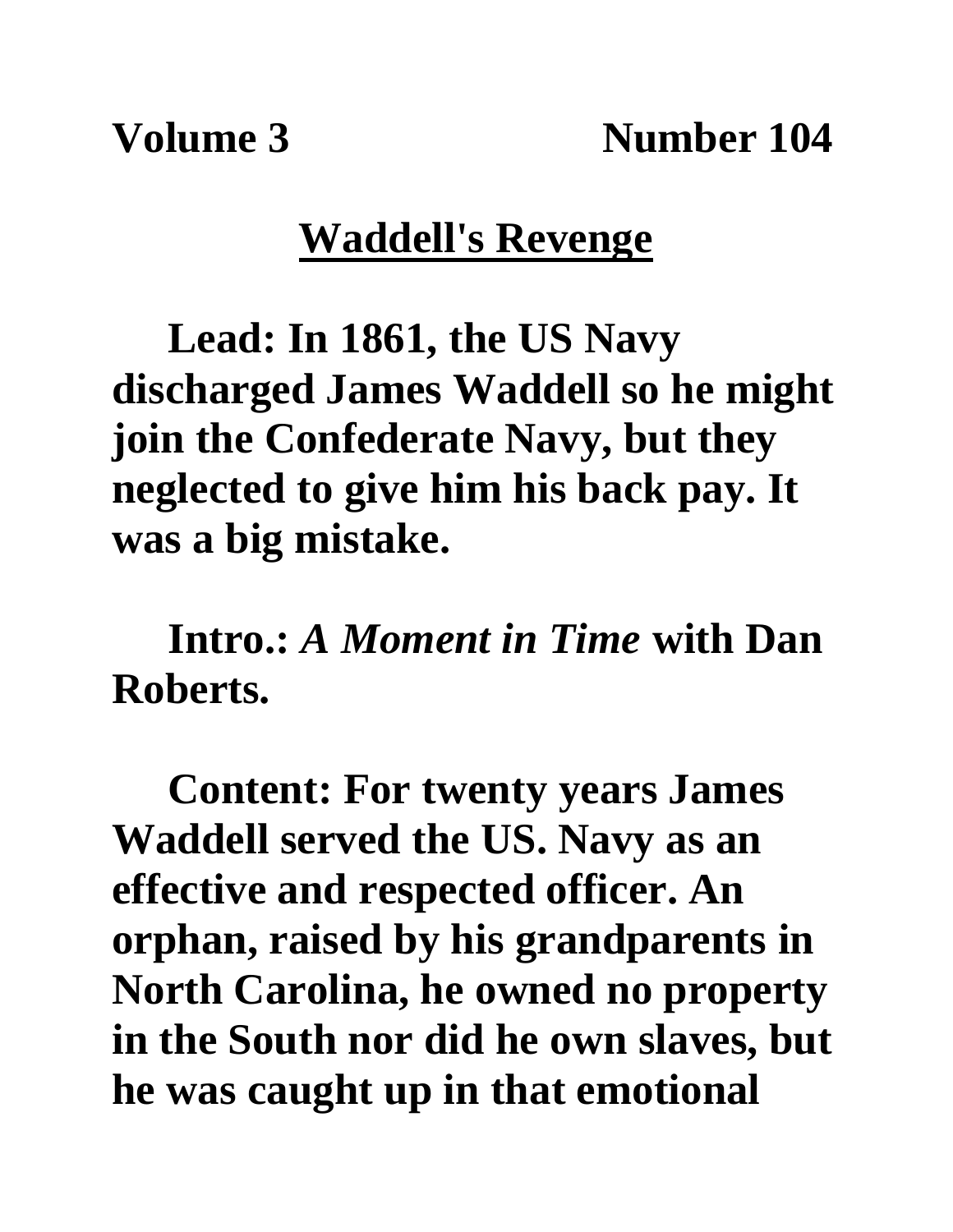**struggle between loyalty to state and loyalty to nation that affected so many on both sides in the run-up to the American Civil War. Like Robert E. Lee, he could not bear arms against his people or the South. When he completed his last cruise in January 1862, the Navy offered Waddell a good command to keep him from resigning, but when he persisted, forced him to sign a parole promising not to fight against the United States. He went home to Annapolis expected to sit out the war in honor of his promise, but when the letter accepting his resignation arrived from Secretary of the Navy Gideon Welles, it did not contain his back pay. He considered this failure to have voided his parole oath. In late March Waddell received a**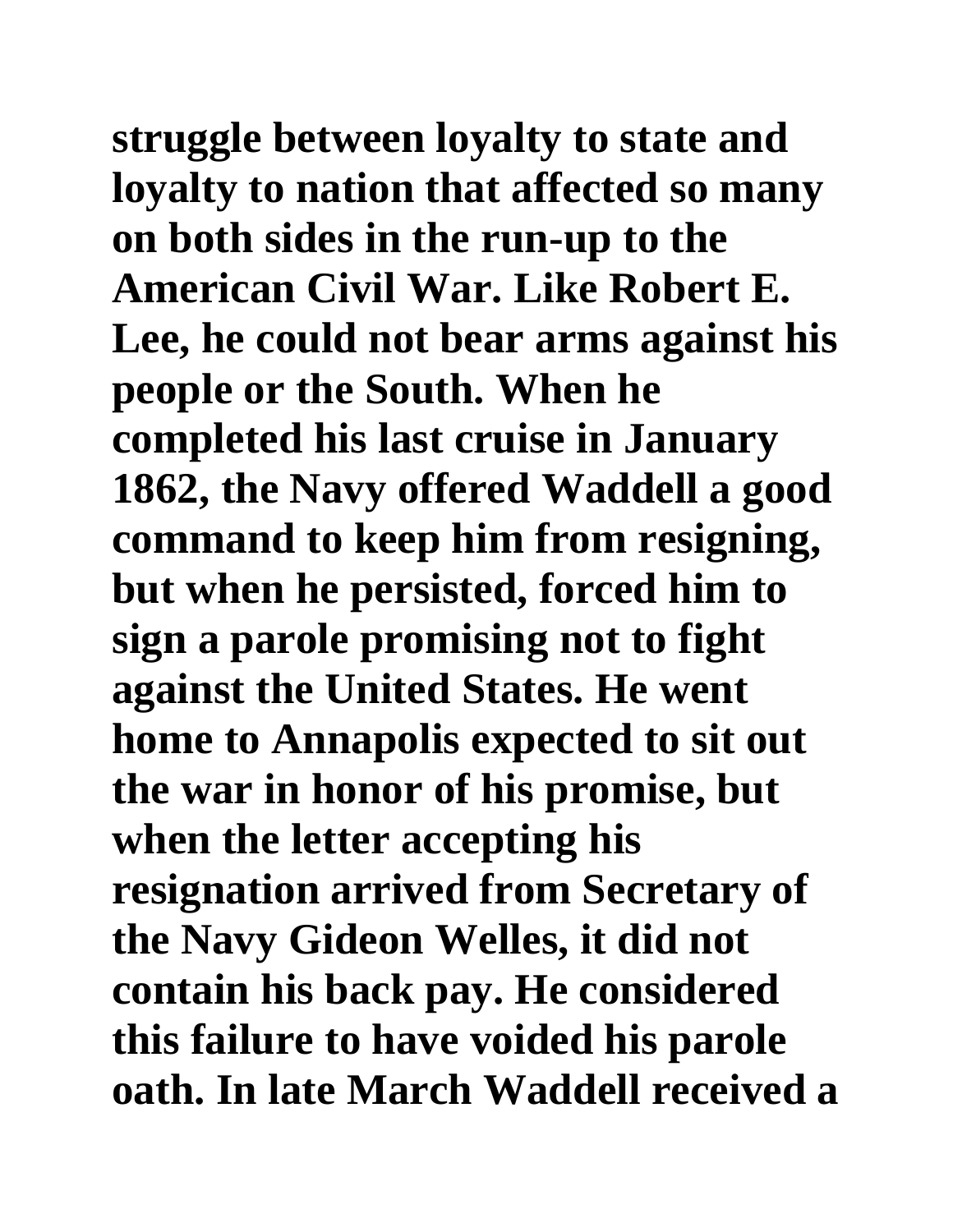**commission in the Confederate Navy.**

**After two years of shore duty, during which he had not fired a shot in defense of his homeland, Waddell got his chance. In October, 1864 the trim, thre-masted British steamer** *Sea King* **slipped down the Thames River near London bound for the Madeira Islands off the coast of Atlantic North Africa. There the** *Sea King* **was transformed into CSS** *Shenandoah* **and set sail around the world to prey on Yankee shipping. Supplies of water, food, coal, cannon, and ammunition were stacked everywhere. So swift had been its departure, that cannon restraints had been left behind making the main armament useless. Ten days later the**  *Shenandoah* **captured its first prize,**